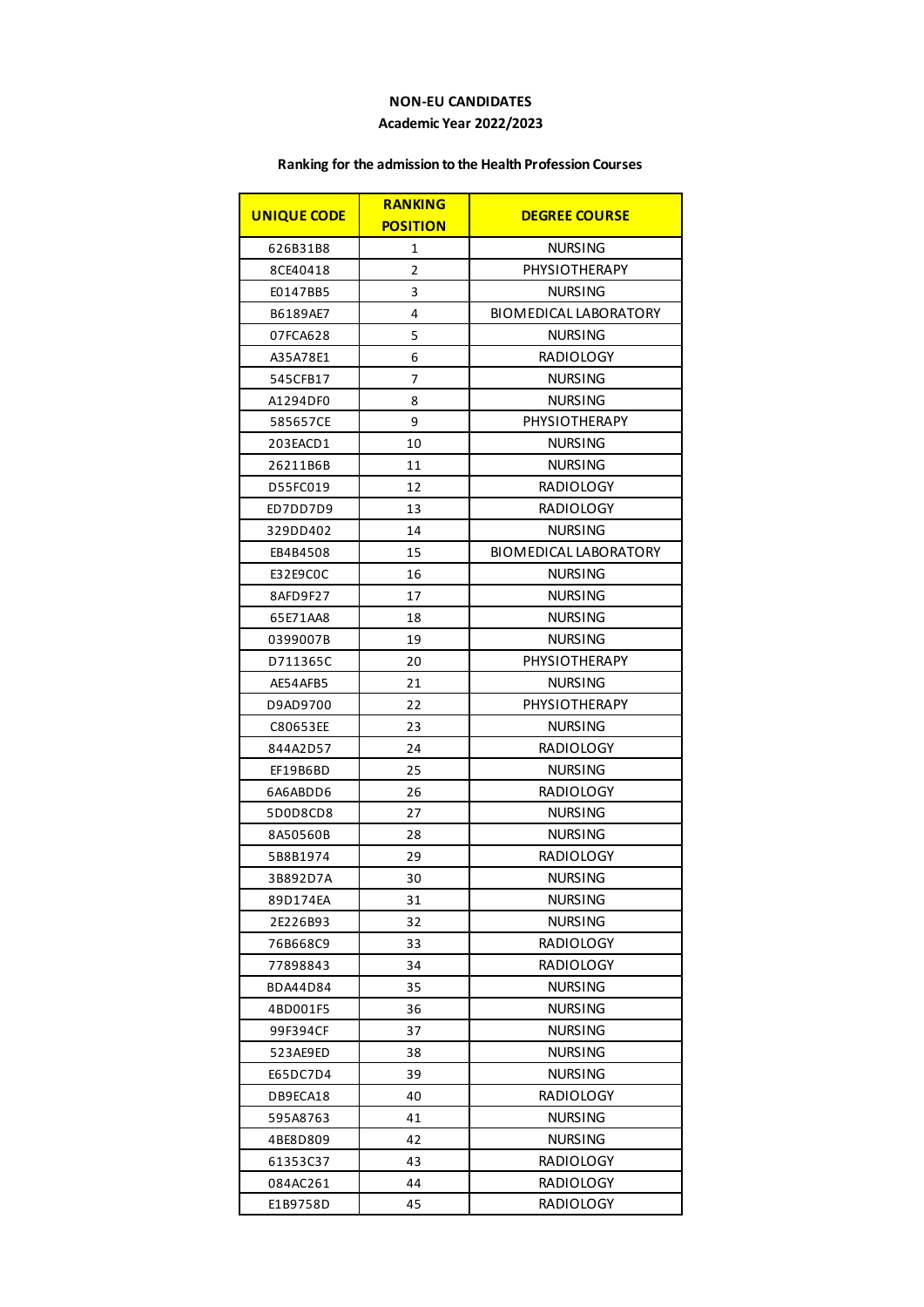| EE68D3B1 | 46 | RADIOLOGY                    |
|----------|----|------------------------------|
| 607D1E60 | 47 | <b>RADIOLOGY</b>             |
| 345C0897 | 48 | RADIOLOGY                    |
| C8694504 | 49 | <b>RADIOLOGY</b>             |
| 9F69D387 | 50 | <b>PHYSIOTHERAPY</b>         |
| BCC1D439 | 51 | RADIOLOGY                    |
| 6354484A | 52 | <b>NURSING</b>               |
| 50178B71 | 53 | <b>NURSING</b>               |
| B7550735 | 54 | <b>RADIOLOGY</b>             |
| 36E5658E | 55 | <b>RADIOLOGY</b>             |
| 4F1B7E07 | 56 | PHYSIOTHERAPY                |
| 12254C04 | 57 | RADIOLOGY                    |
| C6ED0C9A | 58 | RADIOLOGY                    |
| 9CAE61DD | 59 | <b>BIOMEDICAL LABORATORY</b> |
| 81AF85DB | 60 | <b>RADIOLOGY</b>             |
| 60E86B23 | 61 | RADIOLOGY                    |
| 7A75115F | 62 | <b>NURSING</b>               |
| 61C4A395 | 63 | <b>RADIOLOGY</b>             |
| 815866F7 | 64 | PHYSIOTHERAPY                |
| 2CF7E066 | 65 | RADIOLOGY                    |
| 71950865 | 66 | <b>RADIOLOGY</b>             |
| 08CD1F21 | 67 | RADIOLOGY                    |
| 1BDD27D1 | 68 | <b>NURSING</b>               |
| 1840CB36 | 69 | <b>RADIOLOGY</b>             |
| 8F91ED75 | 70 | RADIOLOGY                    |
| 651BE644 | 71 | <b>NURSING</b>               |
| 2A356FFC | 72 | <b>NURSING</b>               |
| FEFFB4F1 | 73 | NURSING                      |
| 92E04BBD | 74 | RADIOLOGY                    |
| 00EED3C0 | 75 | <b>NURSING</b>               |
| BDBD07FF | 76 | <b>NURSING</b>               |
| EA2AAC20 | 77 | <b>NURSING</b>               |
| B3C8B119 | 78 | <b>NURSING</b>               |
| 38C97B30 | 79 | BIOMEDICAL LABORATORY        |
| 533654DA | 80 | <b>NURSING</b>               |
| B4B6483A | 81 | <b>BIOMEDICAL LABORATORY</b> |
| 3EFA7D99 | 82 | RADIOLOGY                    |
| C08A0967 | 83 | BIOMEDICAL LABORATORY        |
| C1D3799A | 84 | <b>NURSING</b>               |
| D844B9EC | 85 | RADIOLOGY                    |
| 74873FD5 | 86 | <b>BIOMEDICAL LABORATORY</b> |
| 9D58AC73 | 87 | RADIOLOGY                    |
| 9ECEB366 | 88 | RADIOLOGY                    |
| 4ED99995 | 89 | RADIOLOGY                    |
| 6CEA1B09 | 90 | PHYSIOTHERAPY                |
| BEFF36E4 | 91 | RADIOLOGY                    |
| C27CE671 | 92 | BIOMEDICAL LABORATORY        |
| 8039948C | 93 | PHYSIOTHERAPY                |
| 0C1D6034 | 94 | BIOMEDICAL LABORATORY        |
| A67F49B0 | 95 | BIOMEDICAL LABORATORY        |
| EE2AFB75 | 96 | BIOMEDICAL LABORATORY        |
| C3297DCD | 97 | PHYSIOTHERAPY                |